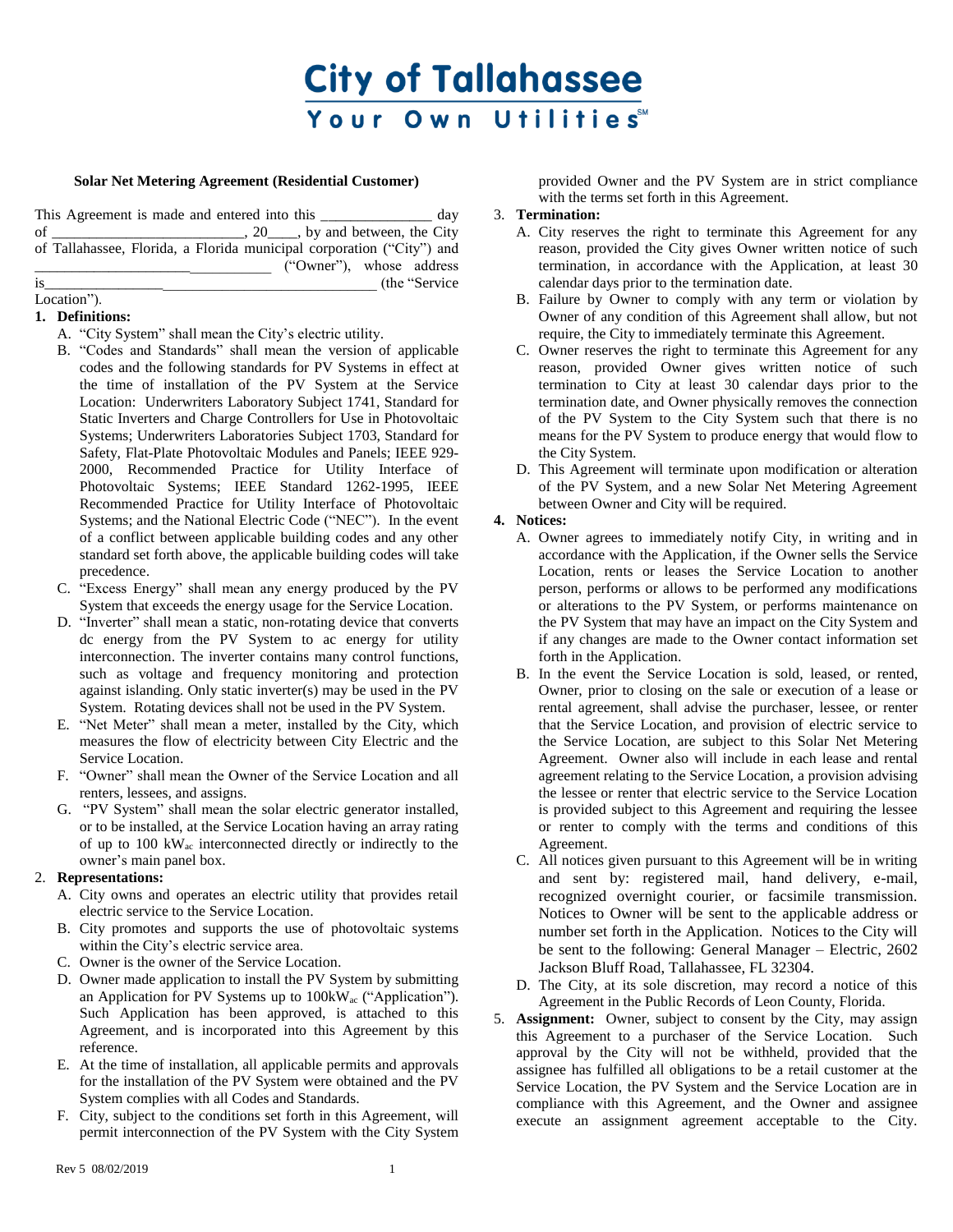## 6. **Inspection and Approval:**

- A. A single-line electrical diagram and a site plan for the proposed PV system detailing the location of the external disconnect shall be submitted to the City Electric Utility for review.
- B. Prior to operation of the PV System, Owner shall ensure that all building inspections and approvals have been obtained.
- C. Prior to operation of the PV System, the City will have the right to review the PV System installation to verify compliance with the provisions of this Agreement.
- 7. **City Right to Refuse Power:** The City reserves the right to refuse to accept electric power from the PV System, and to disconnect the PV System from the City System as a result of: City emergencies and/or maintenance requirements; hazardous conditions existing on, or as the result of, the PV System; adverse impacts of the PV System on the City System; failure of the PV System to comply with the terms and conditions of this Agreement; or any regulation, rules, orders, or decisions of any governmental or regulatory entity having jurisdiction over the City System. The City will make reasonable efforts to notify the Owner when such conditions exist or are anticipated and, in the event the PV System is disconnected from the City System, to reconnect the PV System after the conditions giving rise to disconnection no longer exist.
- 8. **Physical Isolation Requirements.** The City requires the ability to physically isolate the PV System from the City's System. The Owner has two options to meet this requirement and the option selected will be noted in the Application.
	- A. Installation of a manual, lockable, load break utility interface disconnect switch. The load break device shall be (1) located adjacent to, and on the same wall as, the Service Location meter; (2) both visible and accessible to City employees; (3) labeled as per the current version of the NEC, as adopted by the State of Florida; and (4) approved by the City. Owner hereby grants to the City, its employees and contractors, a right of entry and access to the Service Location and the PV System, including rights of ingress and egress across the Service Location, to review the PV System for compliance with this Agreement.
	- B. Utilization of the Net Meter as the physical isolation by allowing City employees or contractors to remove the Net Meter any time the physical isolation of the PV System is required. In electing this option, the Owner understands and agrees that (1) a replacement Net Meter will be installed with a zero register, which means that all data regarding historical flow of electric power will be lost; and (2) the replacement Net Meter will be set in the normal course and manner utilized by the City for setting meters, meaning replacement may occur one or more days following the end of the event giving rise to the disconnection.
- 9. **Testing of Protective Relays.** City reserves the right to test the anti-islanding features and the power output quality of the inverter at any reasonable time.

## 10. **Insurance, Indemnification, and Liability.**

- A. The Owner shall provide proof of, and will maintain at all times, a general liability insurance policy for personal and property damage in the amount of at least \$100,000. In residential applications a standard homeowner's policy in at least this amount may meet this requirement.
- B. Owner shall indemnify, defend, and hold harmless the City, its employees, agents, successors, assigns, subsidiaries and affiliates, from and against any and all claims, demands, liens, lawsuits, judgments or actions of whatsoever nature that may be brought on account of the installation, maintenance, operation, repair, or replacement of the PV System or any component equipment of the PV System.

Rev 5 08/02/2019 2 C. Owner is responsible for protecting the PV System from damage resulting or arising from the normal conditions and operations of the City System in delivering and restoring system power, including either operation of the manual disconnect or removal or replacement of the Net Meter as outlined in Sections 7 and 8 above. City shall not be liable for any damages to the Owner's equipment, and Owner hereby waives any past, present, or future claims it may have for such damage.

11. **Load Balancing:** Single-phase connections with the City are permitted at power levels up to  $15 \text{ kW}_{ac}$ . For power levels exceeding 15 kWac, a three-phase balanced interconnection will be required, unless otherwise agreed, in writing, by the City.

## 12. **Net Metering Arrangements:**

- A. Subsequent to execution of this Agreement, the City shall install a Net Meter at the Service Location.
- B. Any Excess Energy shall be credited to the Service Location utility account based on the applicable rate as provided in the City's residential or commercial tariff approved by the Florida Public Service Commission.
- C. If the kilowatt hours of energy produced by the PV System exceed the kilowatt hour consumption at the Service Location for any billing period, a credit for the net kWh delivered to the City System shall be carried forward to the next billing cycle. Credits may accumulate and be carried forward for a rolling 12 month period. The rolling 12 month period is defined as ending in the current billing cycle and starting with the billing cycle that began in the preceding month of the prior year. In no event shall the Owner be paid for excess energy delivered to the City System at the end of the 12 month moving period.
- D. The City will retain ownership of any applicable Renewable Energy Credits associated with the energy output of the PV System.
- E. The City reserves the right, at its sole option and expense, to install an additional meter to measure the energy supplied from the PV System.
- F. The City shall charge for electricity delivered to the Service Location in excess of the generation supplied by the PV System at the City's applicable tariff rates. Regardless of whether excess energy is delivered to the City System, the Owner shall pay all charges associated with the applicable tariff, including any applicable Customer Charge.
- 13. **Venue:** This Agreement shall be exclusively governed by and interpreted in accordance with the laws of Florida. Venue shall be in Leon County Florida.

| BY OWNER:               |  |  |  |  |
|-------------------------|--|--|--|--|
| Signature:              |  |  |  |  |
|                         |  |  |  |  |
| <b>Printed Name:</b>    |  |  |  |  |
|                         |  |  |  |  |
| Date:                   |  |  |  |  |
|                         |  |  |  |  |
| BY CITY OF TALLAHASSEE: |  |  |  |  |
| Signature:              |  |  |  |  |
|                         |  |  |  |  |
|                         |  |  |  |  |

Printed Name:

Date: